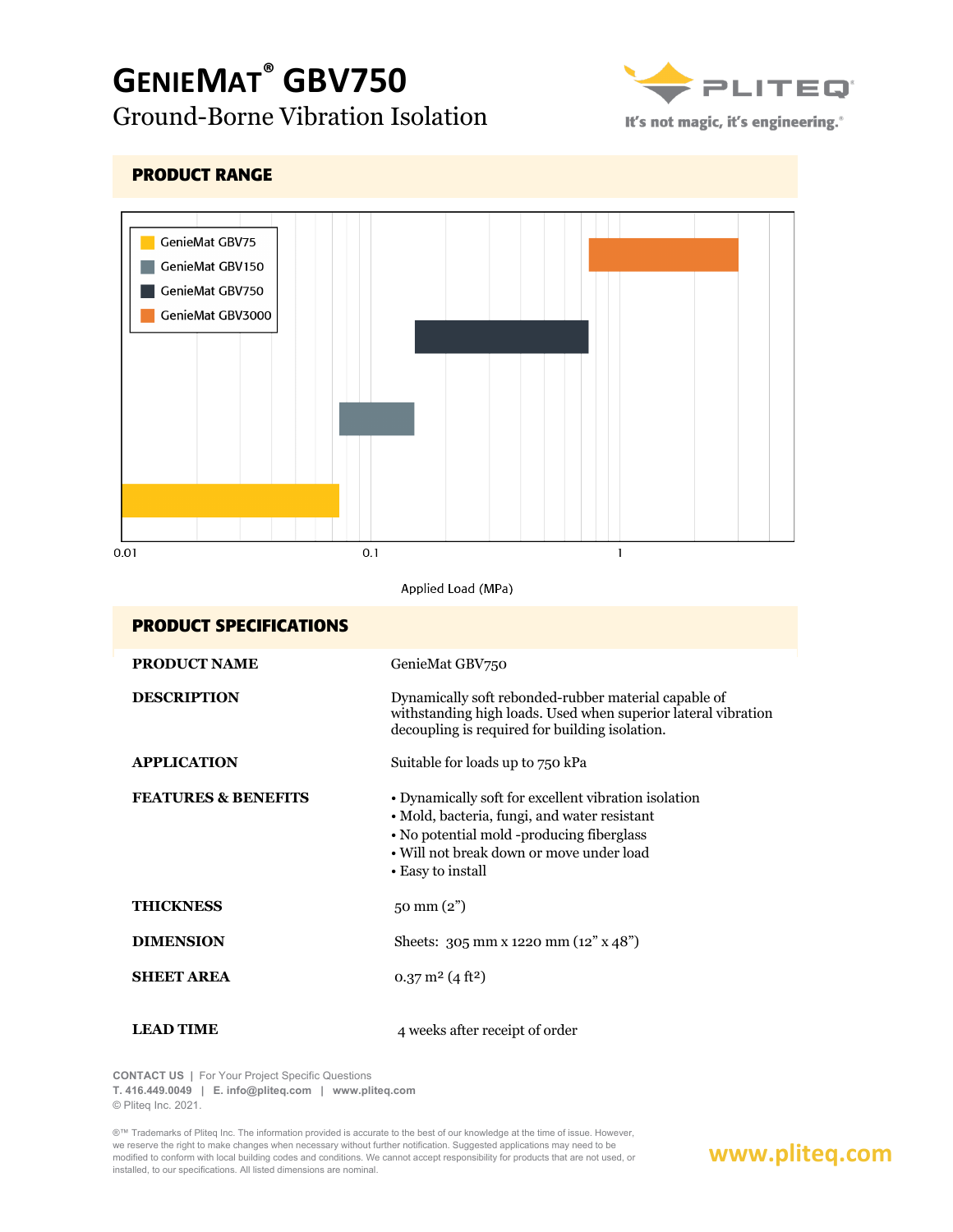# **GENIEMAT® GBV750** Ground-Borne Vibration Isolation



It's not magic, it's engineering.<sup>®</sup>

#### **TECHNICAL DATA**

| <b>OPERATING LOAD LIMIT</b>   | 750 kPa                                                                   |
|-------------------------------|---------------------------------------------------------------------------|
| PEAK LOAD LIMIT               | 3 MPa                                                                     |
| <b>CREEP RATE</b>             | 1.0% per decade                                                           |
| <b>MECHANICAL LOSS FACTOR</b> | $0.14*$                                                                   |
| <b>TEMPERATURE STABILITY</b>  | $-40^{\circ}$ C to $+80^{\circ}$ C ( $-40^{\circ}$ F to $+176^{\circ}$ F) |
| <b>THERMAL CONDUCTIVITY</b>   | 0.13 W/m $^{\rm o}$ C                                                     |
| R-VALUE $@2"$                 | 2.1 ft <sup>2</sup> h <sup>o</sup> F/Btu                                  |

| <b>OPERATING LOAD DATA</b>   | 0.5 MPa LOADING |
|------------------------------|-----------------|
| <b>NATURAL FREQUENCY</b>     | 11 Hz           |
| <b>40 Hz DYNAMIC MODULUS</b> | 13.6 MPa        |

\* Load and frequency dependent

**CONTACT US |** For Your Project Specific Questions **T. 416.449.0049 | E. info@pliteq.com | www.pliteq.com** © Pliteq Inc. 2021.

®™ Trademarks of Pliteq Inc. The information provided is accurate to the best of our knowledge at the time of issue. However, we reserve the right to make changes when necessary without further notification. Suggested applications may need to be modified to conform with local building codes and conditions. We cannot accept responsibility for products that are not used, or installed, to our specifications. All listed dimensions are nominal.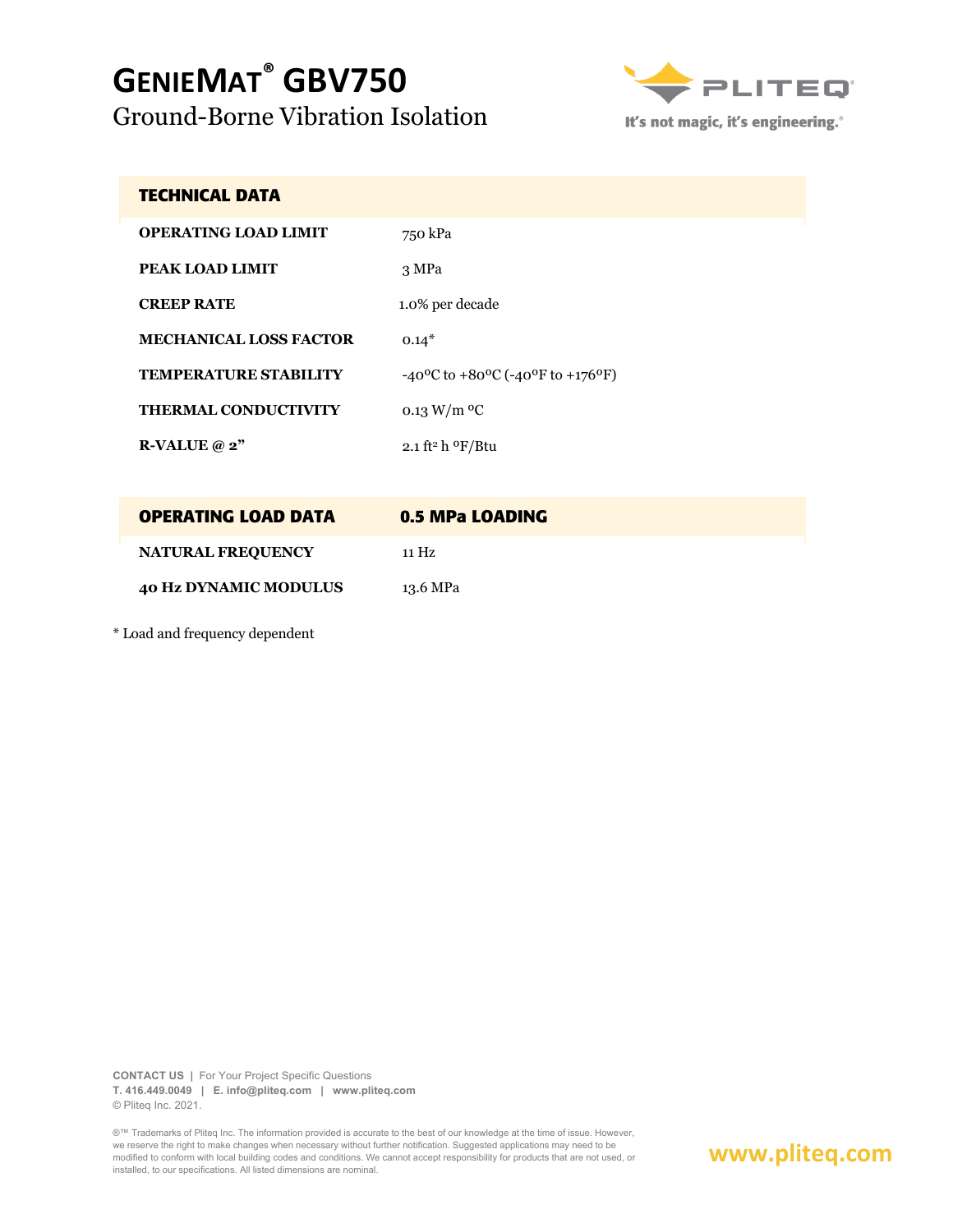

**CONTACT US |** For Your Project Specific Questions **T. 416.449.0049 | E. info@pliteq.com | www.pliteq.com** © Pliteq Inc. 2021.

®™ Trademarks of Pliteq Inc. The information provided is accurate to the best of our knowledge at the time of issue. However, we reserve the right to make changes when necessary without further notification. Suggested applications may need to be modified to conform with local building codes and conditions. We cannot accept responsibility for products that are not used, or installed, to our specifications. All listed dimensions are nominal.